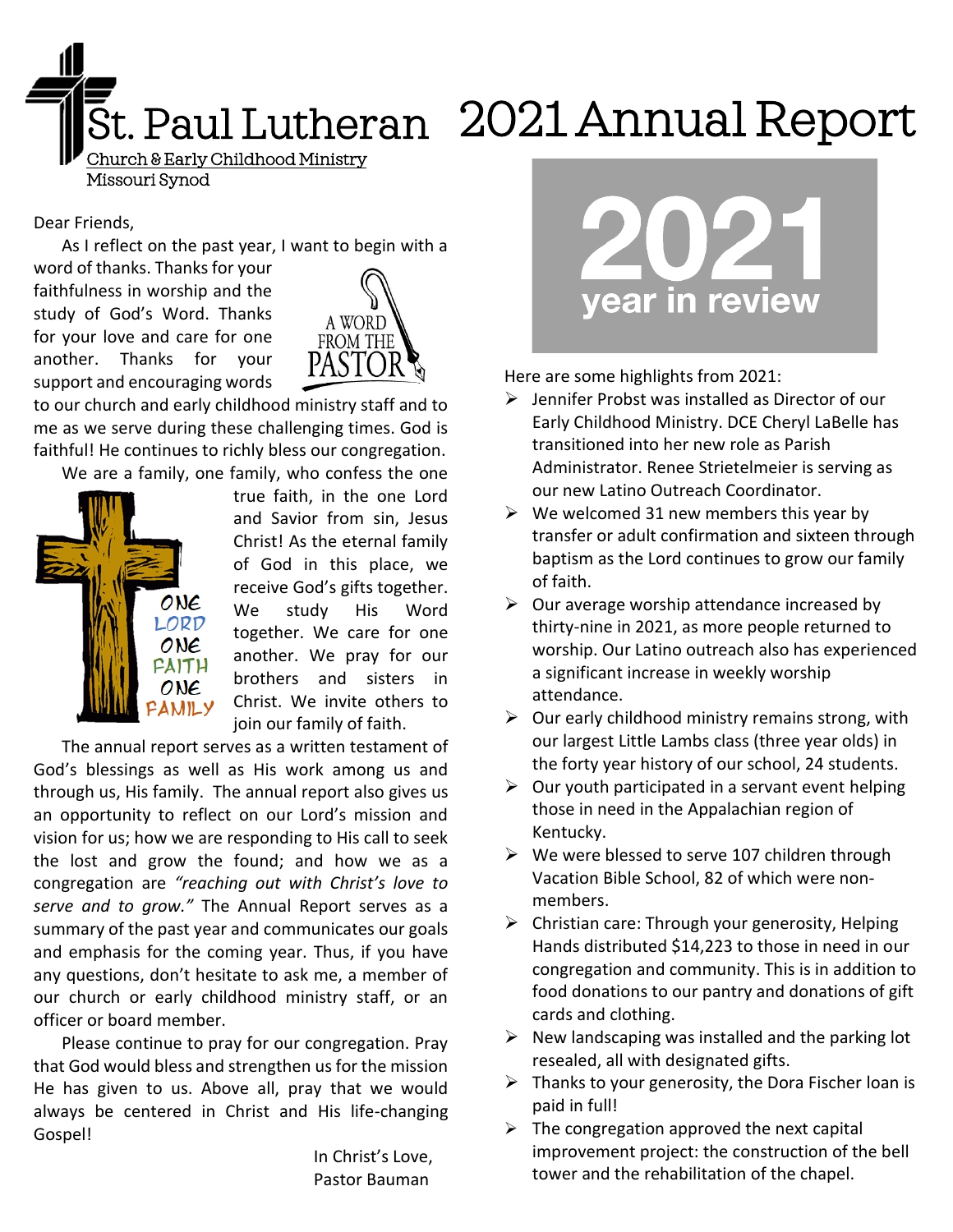### Welcome New Members



Caleb and Samantha Barringer Brayden Burbrink Jon, Allie, and Henry Cline Ray and Sharon Cline Julia Fibbe Greg, Chris, and Riley Forbes Jerry, Tina and Annie Foster Tracy and Tonya Hackworth Austin Hogan Karson Kamman Samantha (Weaver) Pevlor Grant Rachford Dr. Tom Reinsel Alex Royalty Dalton, Hannah, Maverick, Elaina, and Chance Thompson Danny and Elaine Wilson Dalton Workman

In 2021, we welcomed 31 baptized members and 26 communicant members.

In 2020, we welcomed 26 baptized members and 20 communicant members.



Parker Elizabeth Arnholt Grace Bailey England Tucker Reid Koeberlein Lennox David Martin Shadrach William Oliver **Aaron Pan** Stetson Parker Royalty Eames Robert Sperry Emma Jane Umphress Keegan Lee Umphress Mia Evelyn Wint **Dalton Levi Workman** Hank Arthur Younger Scout Oscar Younger

Everett Alan Strimple Chance Michael Thompson

In 2021, there were sixteen baptisms compared to eight baptisms in 2020.

### 2021 Statistics

Baptized Membership (total membership): 591 Confirmed Membership: 486

Average Sunday Worship Attendance: 306 Average Sunday School Attendance: 115

Our 2021 average worship attendance increased by thirty-nine people over 2020.

### **Confirmations**



**Example 21 Youth** Karson Blackwell Amelia Justis Eli Kirkland Chase Otte Corey Stepper Brady Wiltsey

#### Adults

Allison Cline Raymond Cline Sharon Cline Julia Fibbe Grant Rachford Danny Wilson

Caleb Barringer Brayden Burbrink Austin Hogan Samantha (Weaver) Pevlor Elaine Wilson Dalton Workman

In 2021, there were 18 confirmed (6 youth; 12 adults) compared to 21 confirmed in 2020 (11 youth; 10 adults).



Austin Hogan and Macy Albright Nathan Pevlor and Samantha Weaver Grant Rachford and Clarissa Baltus Alex Royalty and Allison Mau Josh Schwering and Taylor Nolting Danny Wilson and Elaine Smith

There were six marriages in 2021 and one marriage in 2020.

### eaths

- Linda Arnholt Randy Dettmer Shirley Fiene Karl Forster William Nolting Ben Pence Juana Soto-Luna Gary Wright
- Doris Grayson Ronald Hoevener Michael Koester **Barbara Nienaber**

In 2021, twelve members entered into eternal life compared to six members in 2020.

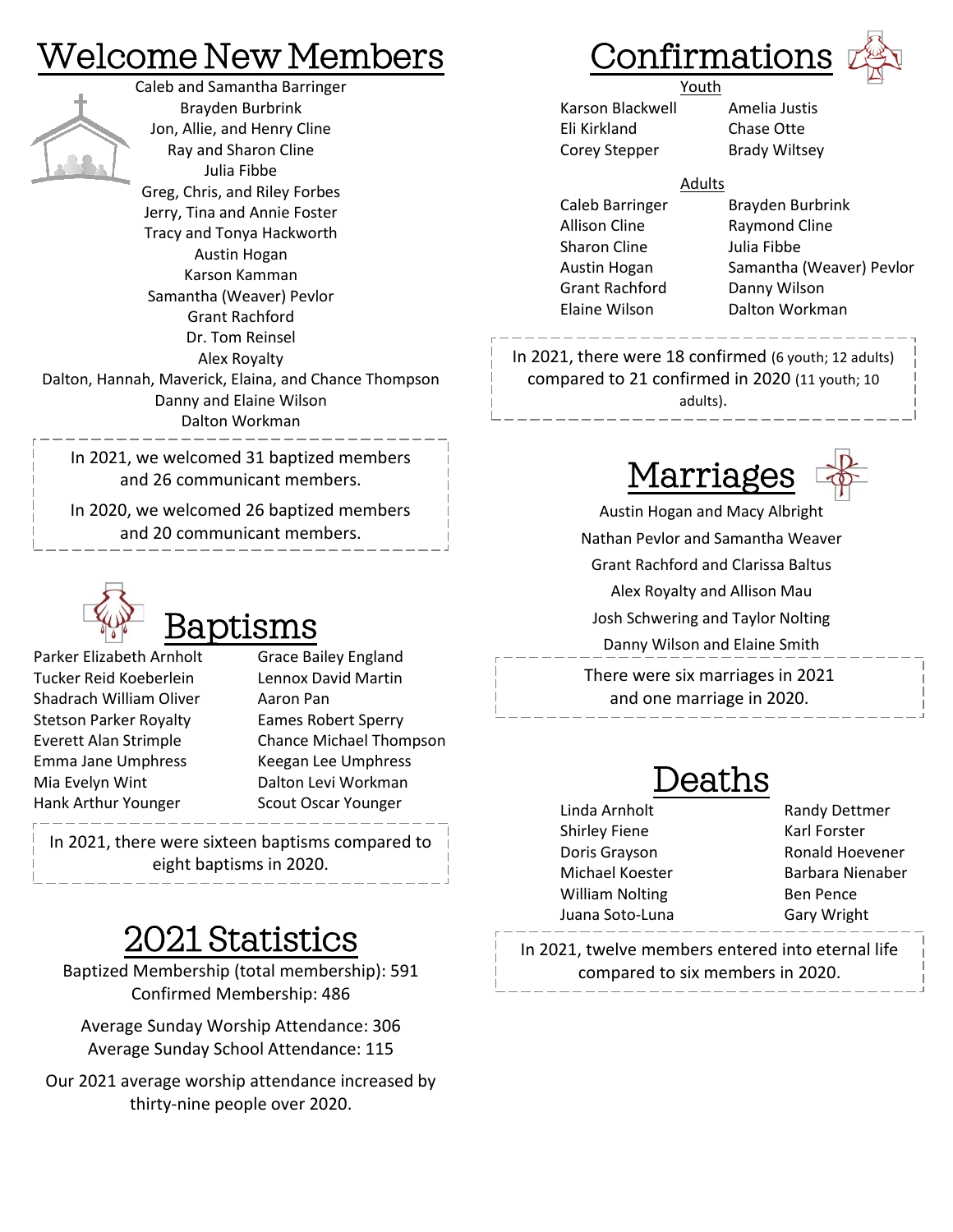## Looking Back With Thanksgiving… Looking Forward With Faith

*Give thanks to the Lord, for He is good, for His mercy endures forever!* As we reflect on 2021, we give thanks to God for His goodness and mercy. We welcome 2022 in faith, confident that our Lord will bless and provide.

**Mission and Outreach:** We generously support district and synod missions. In 2021, \$51,000 of our Sunday offerings supported synodical mission work.

In 2022, we will begin the **Mission of the Month.** One of our goals for Dora Fischer repayment was to *Make Mission* 

*Possible.* With the Fischer loan repaid, we are requesting submissions for a mission of the month for the remainder of 2022. A mission can be local or global but should be focused on reaching others with the Gospel



of Christ. Each mission will receive \$1,000 (our previous monthly payment to Dora Fischer) and will be highlighted in the monthly newsletter. If you would like to submit a mission for consideration, please contact a member of the Board of Stewardship, Rob Baltus, Carolyn Wilkerson, or Adam Scheidt, by February 20<sup>th</sup>.

**Increased Pastoral Care:** Beginning in May, Pastor Patterson will triple the amount of time he dedicates to serving our congregation as he begins serving half-time. He will help us meet the needs of our growing congregation through preaching, teaching, visitation, and serving in our Latin outreach.

**Latino Outreach:** In November, 2021, the Church Council established the position of Latino Outreach Coordinator which has been filled by Renee Strietelmeier. Renee is increasing our outreach efforts by overseeing this important mission through communication, human care, transportation, and evangelism.

**Kids for Christ (KFC), our new youth group:** Last fall, we offered a youth forum to discuss how to strengthen our youth ministry. At the forum, there was overwhelming support to offer activities for youth younger than seventh grade. Our first Kids or Christ event is February 27<sup>th</sup> which will be an event for any child under sixth grade and their parents. We give thanks to those who are serving as our new youth counselors:

Kids For Christ: Chad and Rachel Fohne with Matthew and Sarah Lewis

Jr. High: Marc and Jennifer Dougherty

SPY (Sr High): Dr. Tom Reinsel with Eric and Linda Scheidt



**Music Ministry:** We are thankful for all who offer their time and talents to serve in our music ministry. We were blessed to have a Reformation Hymn Festival with Dr. John Behnke on Reformation Day and our Christmas Concert returned this December. In 2022, many special services and musical events are planned as we thank the Lord and sing His praise!

**Radio Ministry:** In 2021, we doubled our airtime as we sponsor our weekly radio worship service and now also the *Lutheran Hour* on Sunday evenings.

**Capital Campaign: February 27<sup>th</sup> is Commitment Sunday** for the bell tower/chapel rehabilitation project. Materials for this two-year campaign will be distributed at the beginning of February.

**Planning Committee:** In January 2021, the Planning Committee was formed and presented their proposals at congregational forums in early October which were subsequently approved at the Annual Meeting. With the formation of the Friends of Clifty Church Leadership Team to oversee the bell tower/chapel project, the Planning Committee is pivoting their attention to the final phase of our Thirty-Year Master Plan which is the addition of an education center onto our current church building.

**Endowments, Estates, and Trusts:** In 2021, we were blessed with the establishment of a new endowment: The

Church Worker Scholarship Fund. The total value of the five endowments and trusts that benefit our congregation now exceeds two million dollars. If you are interested in giving a legacy gift to support the mission and ministry of our congregation, please contact Mary Ann Nunn, Warren Scheidt, or Adam Scheidt who serve on our Endowments, Estates, and Trusts Committee.